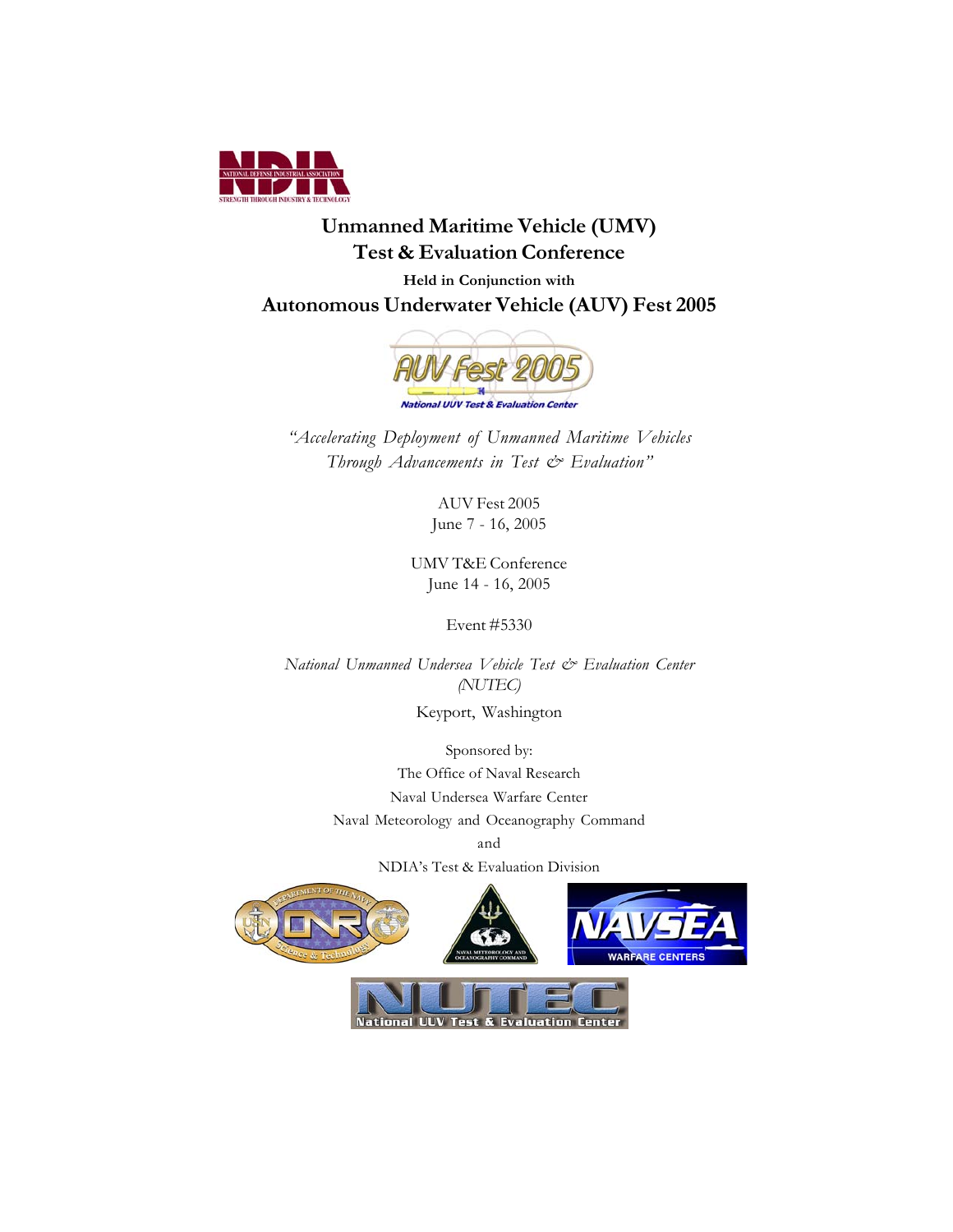## **NDIA Unmanned Maritime Vehicle (UMV) Test & Evaluation Conference**

June 14-16, 2005 Naval Undersea Museum Keyport, WA

### **A G E N D A**

#### **Tuesday, June 14, 2005**

| $7:15$ a.m.                  | <b>Conference Check-In and Continental Breakfast</b><br>Naval Undersea Museum Lobby                                                                                                                                                                                                                   |
|------------------------------|-------------------------------------------------------------------------------------------------------------------------------------------------------------------------------------------------------------------------------------------------------------------------------------------------------|
|                              | PLENARY SESSION                                                                                                                                                                                                                                                                                       |
| 8:00a.m.                     | Call to Order<br>Mr. C. Samuel Campagna, Director, Operations, NDIA                                                                                                                                                                                                                                   |
| 8:05a.m.                     | Presentation of the Colors and National Anthem<br>Navy Band of the Northwest and U.S. Navy Color Guard                                                                                                                                                                                                |
| 8:10a.m.                     | Welcome<br>CAPT Daniel J. Looney, USN, Commander, Naval Undersea<br>Warfare Center Division, Keyport                                                                                                                                                                                                  |
| 8:15a.m.                     | <b>REMOTE INFORM</b><br>DISPLAY CENT<br><b>Navy Keynote</b><br>Accelerating Deployment of Unmanned Maritime Vehicles<br>Through Advancements in Test & Evaluation Capabilities<br>Dr. Paul Lefebvre, Undersea Warfare Analysis and Assessment<br>Product Area Director, Naval Undersea Warfare Center |
| 8:45a.m.                     | <b>Industry Keynote</b><br>Test & Evaluation Needs, Challenges, and Successes in<br>Accelerating Delivery of UUV Systems to the Fleet<br>Mr. Chris von Alt, Chairman, Hydroid, Inc.                                                                                                                   |
| 9:15 a.m.                    | Break and Refreshments in Display Area                                                                                                                                                                                                                                                                |
| $9:15 a.m. -$<br>$5:00$ p.m. | Display Area & Remote AUV Fest 2005 Display Center Open<br>Naval Undersea Museum Display Area and AUV Fest 2005 Remote<br>Display Viewing Center                                                                                                                                                      |
|                              | <b>TECHNICAL SESSION 1 - UMV T&amp;E EXPERIENCES</b>                                                                                                                                                                                                                                                  |
| 10:15 a.m.                   | <b>Opening Remarks</b>                                                                                                                                                                                                                                                                                |





*Mr. Richard R. Peel*, Conference Chairman, Naval Undersea Warfare Center

Design and Testing of the Spartan USV Mine Warfare Module *Dr. Robert Mons*, Northrop Grumman Corporation

Simulation and In-water Testing of the Mid-sized Autonomous Research Vehicle (MARV) to Support USCG Homeland Security Applications *Mr. Thomas Fulton*, Naval Undersea Warfare Center

Testing Automatic Ship Detection and Classification with EO Data *Dr. Daniel Morris, Dr. Franklin Snyder, and Mr. Eric Hansen*, Northrop Grumman Corporation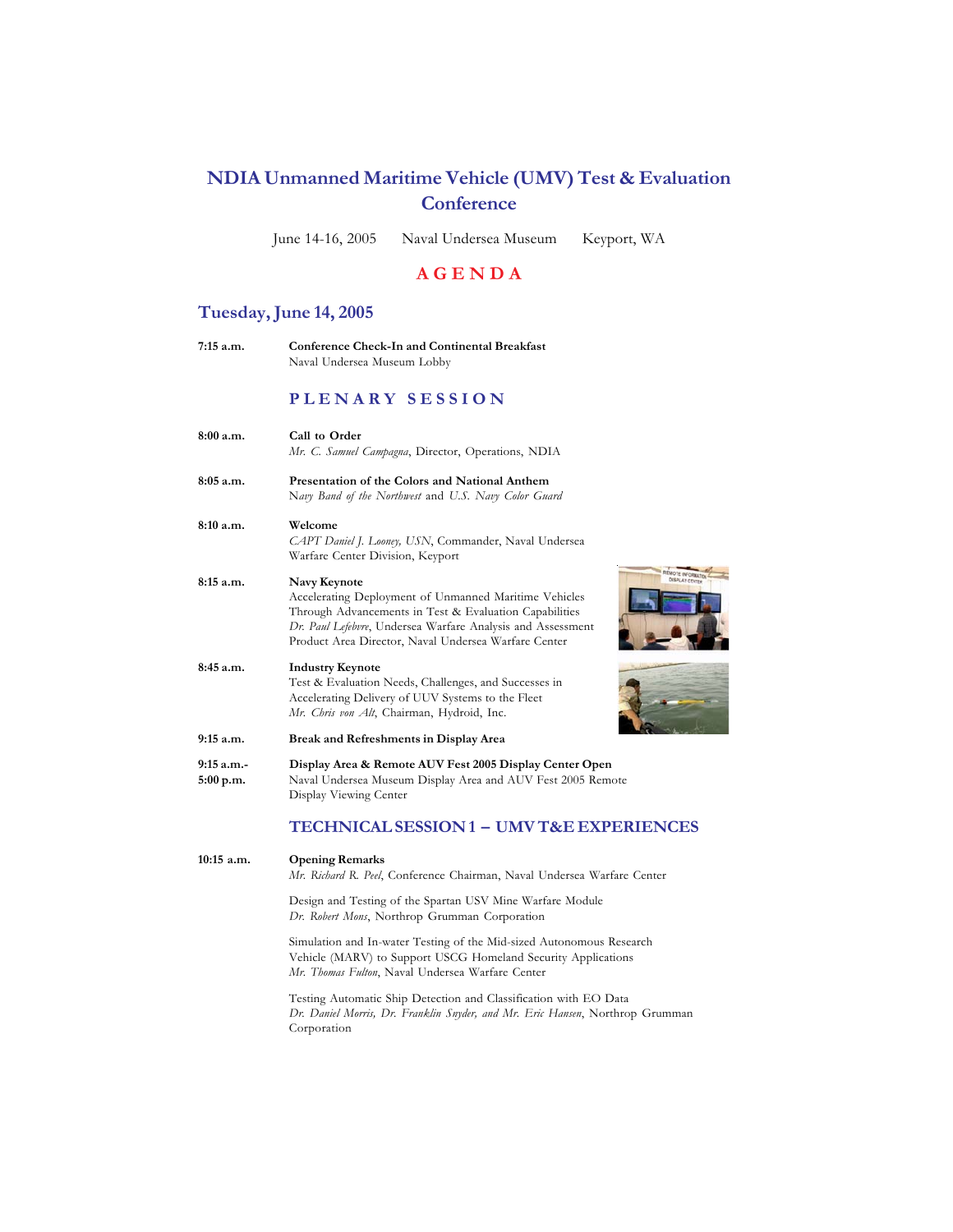Development of an Automated Biorobotic Marine Vehicle *Dr. Promode Bandyopadhyay*, Naval Undersea Warfare Center

**12:00 p.m. Lunch**

| $1:00$ p.m.- | <b>AUV Fest 2005 Demonstrations</b>                       |
|--------------|-----------------------------------------------------------|
| $5:00$ p.m.  | Shuttle bus transportation to/from the Keyport waterfront |
|              |                                                           |

**5:30 p.m.- Opening Reception**<br>**7:00 p.m.** Naval Undersea Mus **7:00 p.m.** Naval Undersea Museum

#### **Wednesday, June 15, 2005**

**7:15 a.m. Conference Check-In and Continental Breakfast** Naval Undersea Museum Lobby

#### **TECHNICAL SESSION 2 – IMPROVED UMV T&E SYSTEMS AND TECHNIQUES**

**8:00 a.m. Session Chairman's Opening Remarks** *CDR Roy Barnes, USN*, Operational Test and Evaluation Force High-Bandwidth Wireless Networks for UMV *Mr. Sean Kragelund*, Naval Postgraduate School Improving "Ground Truth" Measurement & Stimulation for UMV T&E *Mr. Troy D. Kelley*, Naval Undersea Warfare Center Advanced Surface Launcher (ASL) *Mr. David Lussier*, SEA CORP and *Mr. Michael Connelly,* Naval Undersea Warfare Center **9:45 a.m. Break and Refreshments in Display Area 9:45 a.m.- Display Area & Remote AUV Fest Display Center Open** 5:00 p.m. Naval Undersea Museum Display Area and AUV Fest 2005 **5:00 p.m.** Naval Undersea Museum Display Area and AUV Fest 2005 Remote Display Viewing Center **TECHNICAL SESSION 3 – ADVANCES IN LAND-BASED AND LABORATORY T&E 10:15 a.m. Session Chairman's Opening Remarks** *Mr. Jim Griffin*, Naval Undersea Warfare Center Multi-vehicle Collaborative Autonomous Control Under Difficult Communications Conditions *Mr. Robert Chalmers*, Johns Hopkins University Applied Physics Laboratory

> A Framework to Support UMV Design and Evaluation *Dr. Roger Neill*, Australian Defence Science and Technology Organisation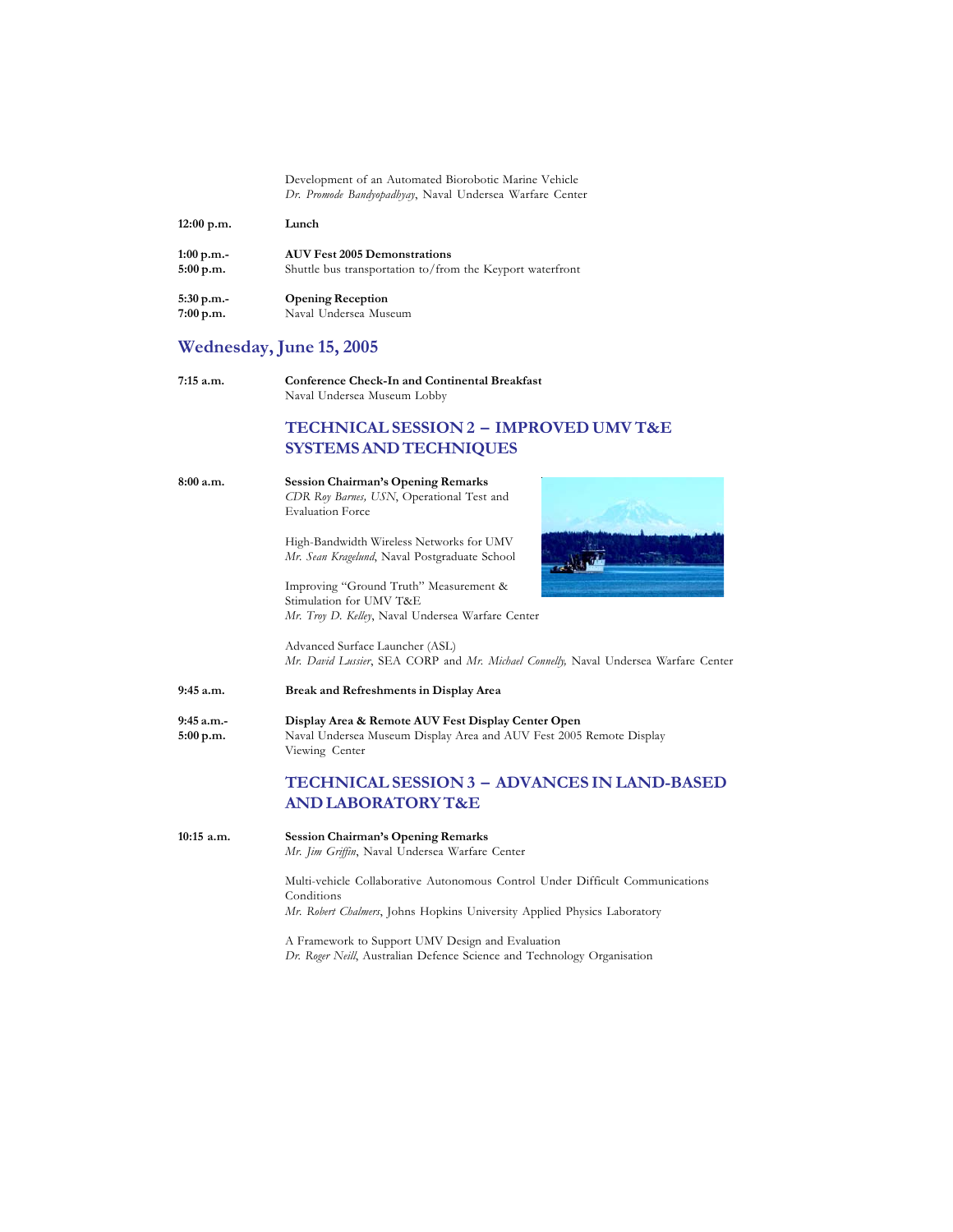Out-of-Water Test Methods to Accelerate Implementation of Autonomous Rendezvous in the NPS ARIES AUV *CAPT John Nicholson, USN*, United States Naval Academy

Durability Assessment Using Accelerated Life Testing *Mr. Gary Zook*, Naval Undersea Warfare Center

**12:00 p.m. Lunch**

#### **TECHNICAL SESSION 4 – DISTRIBUTED UMV T&E AND TESTING WITH TRAINING**

**1:00 p.m. Opening Remarks**

*Dr. Thomas Swean*, Office of Naval Research

Testing and Training for the Modular Mission Package Program *Mr. Mark Connolly*, NSWC Panama City

Collaborative Test, Training, Experimentation, & Evaluation Capability (CTEC) – The NUTEC Engine for USW Live, Virtual, & Constructive Joint Testing *Mr. Reid Johnson*, Naval Undersea Warfare Center

Enabling Effective & Efficient Fleet UMV Operational Training through Distributed USW Test & Training Technology *Mr. Brian J. Williams*, SAIC; *Michael A. Kelf*, Naval Undersea Warfare Center

**2:20 p.m.- AUV Fest 2005 Demonstrations** Shuttle bus transportation to/from the Keyport waterfront





#### **Thursday, June 16, 2005**

**7:15 a.m. Conference Check-In and Continental Breakfast** Naval Undersea Museum Lobby **P L E N A R Y S E S S I O N DISTINGUISHED VISITORS DAY 8:00 a.m. Call to Order** *Mr. C. Samuel Campagna*, Director, Operations, NDIA **8:05 a.m. Presentation of the Colors and National Anthem** *U.S. Navy Color Guard* and *Kitsap Chordsmen* **8:10 a.m. Welcome and Opening Remarks** *Mr. Donald F. McCormack, Jr.*, Technical Director (Acting), Naval Undersea Warfare Center **8:20 a.m. Plenary Session Introduction** *Mr. Jim O'Bryon*, Chairman, NDIA Test and Evaluation Division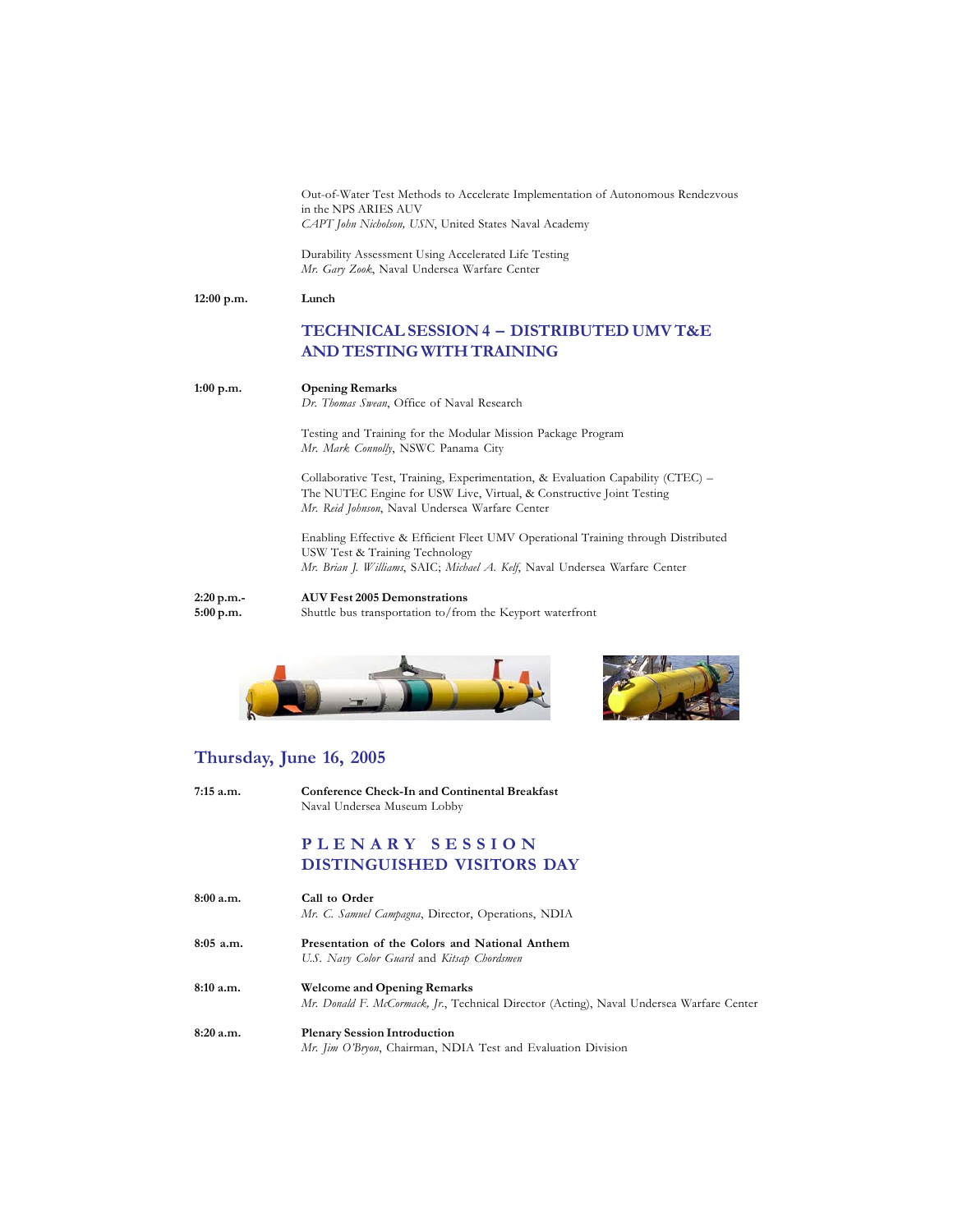| 8:35 a.m.                    | <b>NDIA</b> Perspectives<br>Lt Gen Lawrence Farrell, USAF (Ret), President & CEO, NDIA                                                     |
|------------------------------|--------------------------------------------------------------------------------------------------------------------------------------------|
| 8:50 a.m.                    | Future Littoral USW With Unmanned Systems - An Integrated Warfare View<br>VADM Roger Bacon, USN (Ret), Naval Post Graduate School          |
| $9:05$ a.m.                  | Naval Oceanography - Experimenting in to the Future<br>Mr. Edward Gough, Technical Director, Naval Meteorology and Oceanography<br>Command |
| $9:35$ a.m.                  | Overview of Activities for Distinguished Visitors Day<br>Mr. Steve Stuart, AUV Fest 2005 Event Manager, Naval<br>Undersea Warfare Center   |
| $9:45$ a.m.                  | Break and Refreshments in Display Area                                                                                                     |
| $10:15$ a.m.                 | Highlights of AUV Fest 2005 Demonstrations<br>Col William Schopfel, USMC (Ret), Office of<br>Naval Research Test Director                  |
| $11:00$ a.m.                 | <b>Panel Discussion</b><br>Senior UUV Community Leaders from Government,<br>Academia, and Industry                                         |
| 12:10 a.m.                   | <b>Closing Remarks</b><br>CAPT Daniel J. Looney, USN, Commander, Naval Undersea Warfare Center Division,<br>Keyport                        |
| $12:15$ p.m.                 | Lunch                                                                                                                                      |
| $12:15$ p.m.-<br>$5:00$ p.m. | Display Area & Remote AUV Fest 2005 Display Center Open<br>Display Area and AUV Fest 2005 Remote Display Viewing Center (Lower Level)      |
| $1:30$ p.m.                  | Waterfront Vehicle Area Tours & Viewing of Live UMV Demonstrations<br>Shuttle bus transportation to/from the Keyport waterfront            |
| 5:30 p.m.                    | Salmon Bake<br>Keyport Lagoon Picnic Area                                                                                                  |